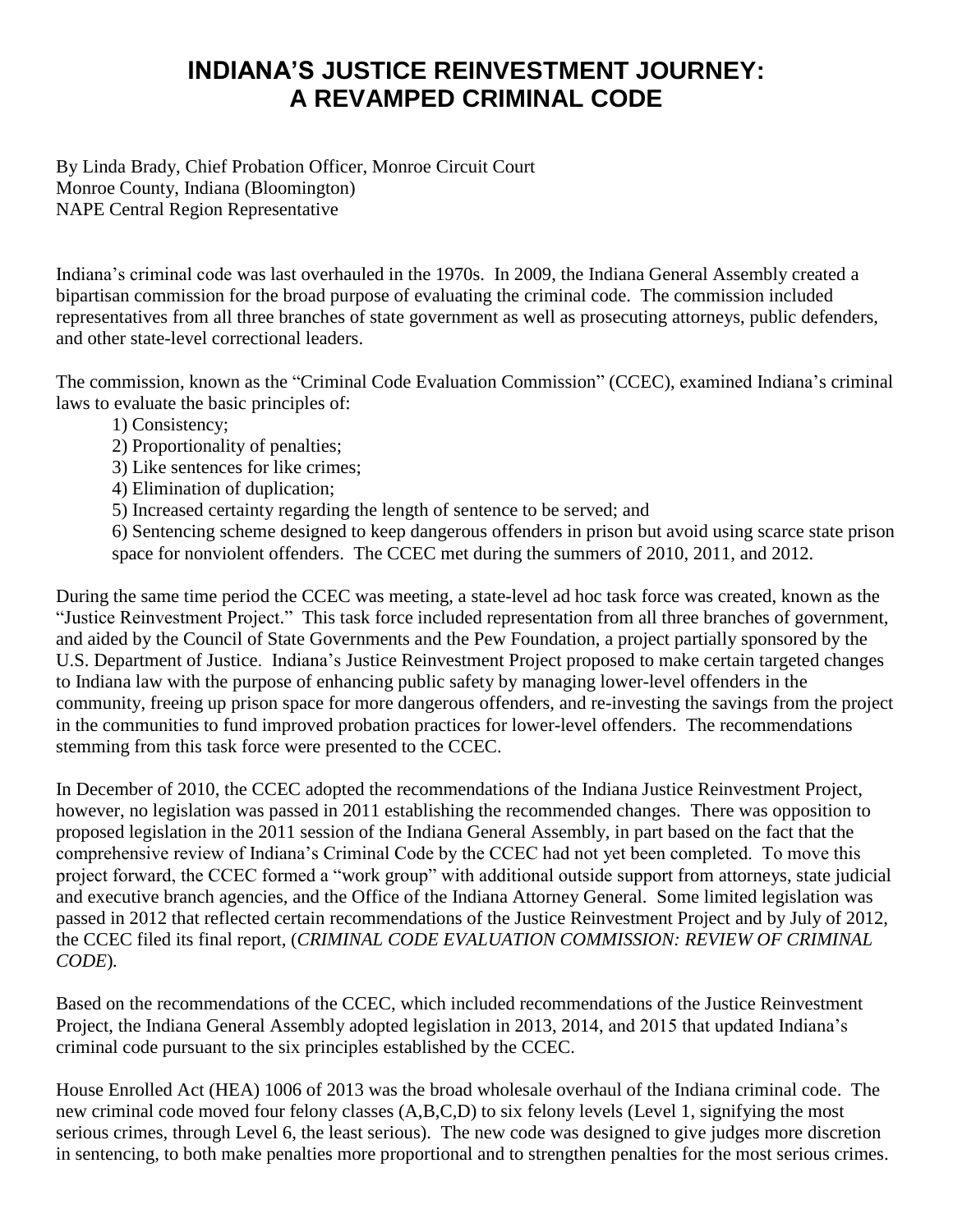The new code was to go into effect on July 1, 2014 to give the criminal justice system entities time to prepare for the changes. However, although this was a budget year, there were no specific budget appropriations to move Indiana forward with "justice reinvestment."

The criminal code was further modified in 2014 when the General Assembly changed the laws to require felony levels 1-5 to serve a minimum of 75% of the sentence, and Level 6 felons and misdemeanants to serve a minimum of 50% of the sentence. Some labeled this change "truth in sentencing," however, the credit time and good time credit calculations caused confusion.

The year 2015 marked a significant change. The General Assembly again modified the criminal code with substantive changes and concurrent budgetary appropriations. Credit time and good time credit levels were changed and clarified, with the most serious offenses such as sex offenses against children receiving the least amount of good time credit (serve six days to earn one day good time credit). One of the most significant changes made was to remove the lowest felony level from eligibility to serve sentences in prison. Effective January 1, 2016, Level 6 felons are no longer eligible to be committed to the Department of Correction with a few exceptions [Note: a Level 6 felony is the lowest level of felony in Indiana, carrying a penalty upon conviction of a fixed term between six (6) months and two and one half (2 1/2) years in prison and a fine of up to \$10,000]. This portion of the statute revision was designed to keep low-level offenders in local communities where they will have better access to mental health and substance abuse treatment as well as rehabilitative programming.

To help Indiana counties prepare for the increase in Level 6 felony offenders that will remain in local communities, the General Assembly appropriated \$55 million in new monies to fund grant programs over the next two years. The grant funding is divided between the Department of Correction's (DOC) community corrections grant program and the Family and Social Services Administration, Division of Mental Health and Addiction (DMHA). The DOC received \$5 million for State Fiscal Year (SFY) 2016 and \$20 million for SFY 2017, which is available for evidence-based and technology-based programs for moderate and high-risk felony offenders on community supervision with probation and/or community corrections [Note: In Indiana, probation is a judicial branch agency operated and funded by local courts at the county level, community corrections programs are operated at the county level by statutorily-defined advisory boards and parole is operated by the DOC]. The DMHA received \$10 million in SFY 2016 and \$20 million in SFY 2017, which is available for evidence-based mental health and addictions treatment as well as wrap-around services for persons currently charged with a felony offense or currently charged with a misdemeanor offense but with a previous felony conviction.

The General Assembly expected that the new criminal code would reduce DOC's costs; therefore, the new law provides that up to \$11 million in DOC cost savings per year which may be reinvested in community corrections grants. Community corrections programs, probation departments, court recidivism reduction programs (such as problem solving courts), and prosecutor diversion programs, through a collaborative effort, are eligible to apply for the DOC community corrections grant funds.

The DMHA developed a voucher system, known as "Recovery Works," to distribute its grant funding to designated forensic treatment providers. The vouchers will reimburse mental health and addictions treatment providers for services provided to qualified offenders.

Indiana's new law also created a new statewide council, the Justice Reinvestment Advisory Council (JRAC). The council is charged with conducting state level reviews and evaluations of local corrections programs, advising the DOC and DMHA on grant awards, reviewing programming and interventions funded by grant awards, and suggesting areas/programs for future grants. The law specifies the membership of the nine-member council which consists of leadership from the executive and judicial branches of state and local government and includes as voting members the president of the Probation Officers Professional Association of Indiana (POPAI) and the president of the Indiana Association of Community Corrections Act Counties (IACCAC).